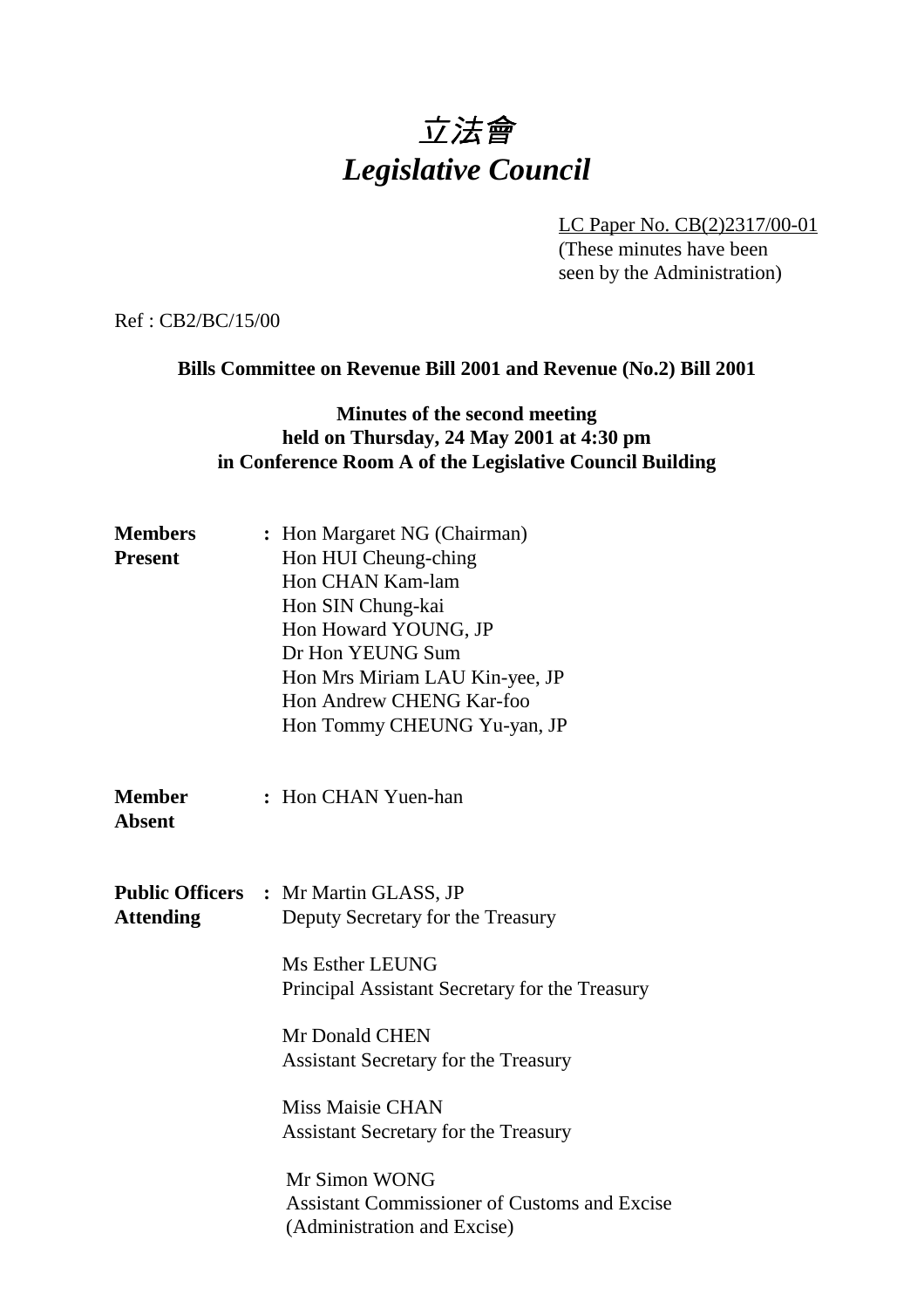|                                      | Mr Peter LUK<br><b>Assistant Commissioner for Transport</b><br>(Management and Licensing)<br>Mr K F CHENG<br>Senior Assistant Law Draftsman, Department of Justice |
|--------------------------------------|--------------------------------------------------------------------------------------------------------------------------------------------------------------------|
| <b>Invitation</b>                    | <b>Deputations by :</b> The Hong Kong Beer Industry Coalition<br>Mr Vincent KELLY                                                                                  |
|                                      | Mr Stephen C N YIP                                                                                                                                                 |
|                                      | <b>Karaoke Requirements Concern Group</b>                                                                                                                          |
|                                      | Mr HO Wai-sing                                                                                                                                                     |
|                                      | <u>Hong Kong Association of Bar &amp; Pub Business</u>                                                                                                             |
|                                      | Mr Isaac CHAN                                                                                                                                                      |
|                                      | Mr YAN Chun-tin                                                                                                                                                    |
|                                      | <b>Hong Kong Catering Industry Association</b>                                                                                                                     |
|                                      | Mr TAM Kai-chi                                                                                                                                                     |
|                                      | <u>Helicopters Hong Kong Limited</u>                                                                                                                               |
|                                      | Mr Andrew E TSE<br><b>Chief Executive Officer</b>                                                                                                                  |
|                                      | Miss Clara LAU<br>Director of Sales & Marketing                                                                                                                    |
| <b>Clerk</b> in<br><b>Attendance</b> | : Ms Doris CHAN<br>Chief Assistant Secretary (2) 4                                                                                                                 |
| <b>Staff in</b><br><b>Attendance</b> | : Ms Bernice WONG<br><b>Assistant Legal Adviser 1</b>                                                                                                              |
|                                      | Miss Mary SO<br>Senior Assistant Secretary (2) 8                                                                                                                   |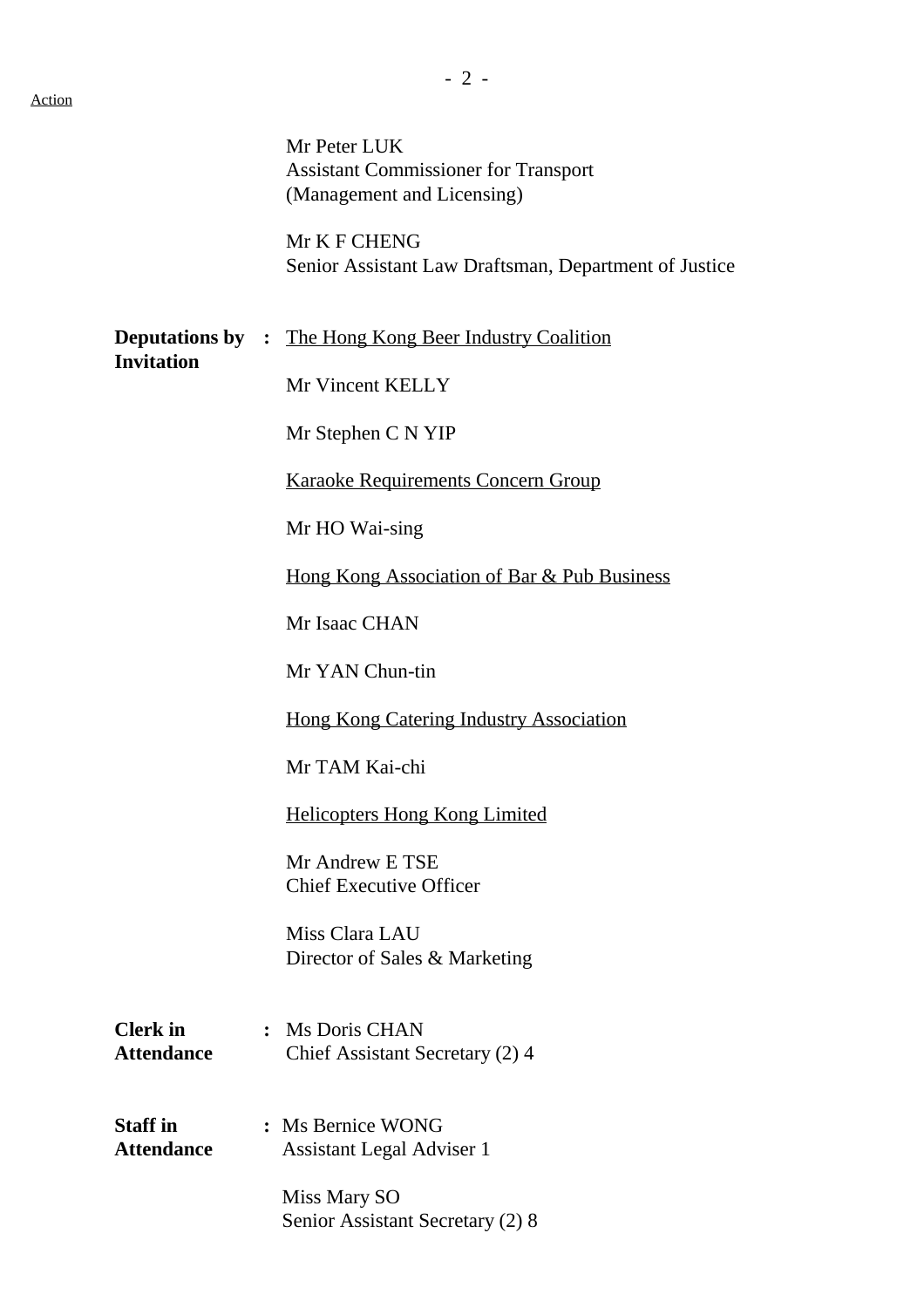$\overline{a}$ 

# **I. Meeting with deputations** (LC Paper Nos. CB(2)1570/00-01(01) and (02))

#### Revenue Bill 2001

*Proposed increase from 30% to 40% the duty rate on liquors with an alcoholic content of 30% and below (except wine)*

Mr Stephen YIP of the Hong Kong Beer Industry Coalition (the Coalition) took members through the Coalition's submission (LC Paper No. CB(2)1570/00-01(01)) which opposed the proposed duty increase from 30% to 40% the duty rate on liquors with an alcoholic content of 30% and below (except wine) for the following reasons -

(a) Raising the duty as proposed would not generate the additional revenue the Government expected

As consumers were extremely price sensitive in the current economic environment, an increase in the retail price of beer would almost certainly lead to a further decline in overall consumption. Moreover, an increase in the retail price would encourage consumers to choose lowerpriced beers, leading to a decrease in the dutiable value of beer purchased.

### (b) It would impose an unfair price burden on consumers

As beer constituted 90% of all alcoholic beverages sold in Hong Kong, the proposed increase would have a much broader adverse impact on the general population than an increase in the duty rate on many other less widely consumed products.

(c) It would harm the catering and entertainment industries

Revenue from sales of beer was particularly important to the catering industry, which bought 40% of all beer sold in Hong Kong. Under the current market situations, restaurants, bars and entertainment outlets were unlikely to pass on to consumers any price increase resulting from the duty increase. If the profit margins of these businesses were further eroded, the livelihood of all those who worked in them would also be affected.

(d) It would result in a further consumption shift across the border

The proposed increase would further widen the price disparity between beer products in Hong Kong and Shenzhen, thereby making it more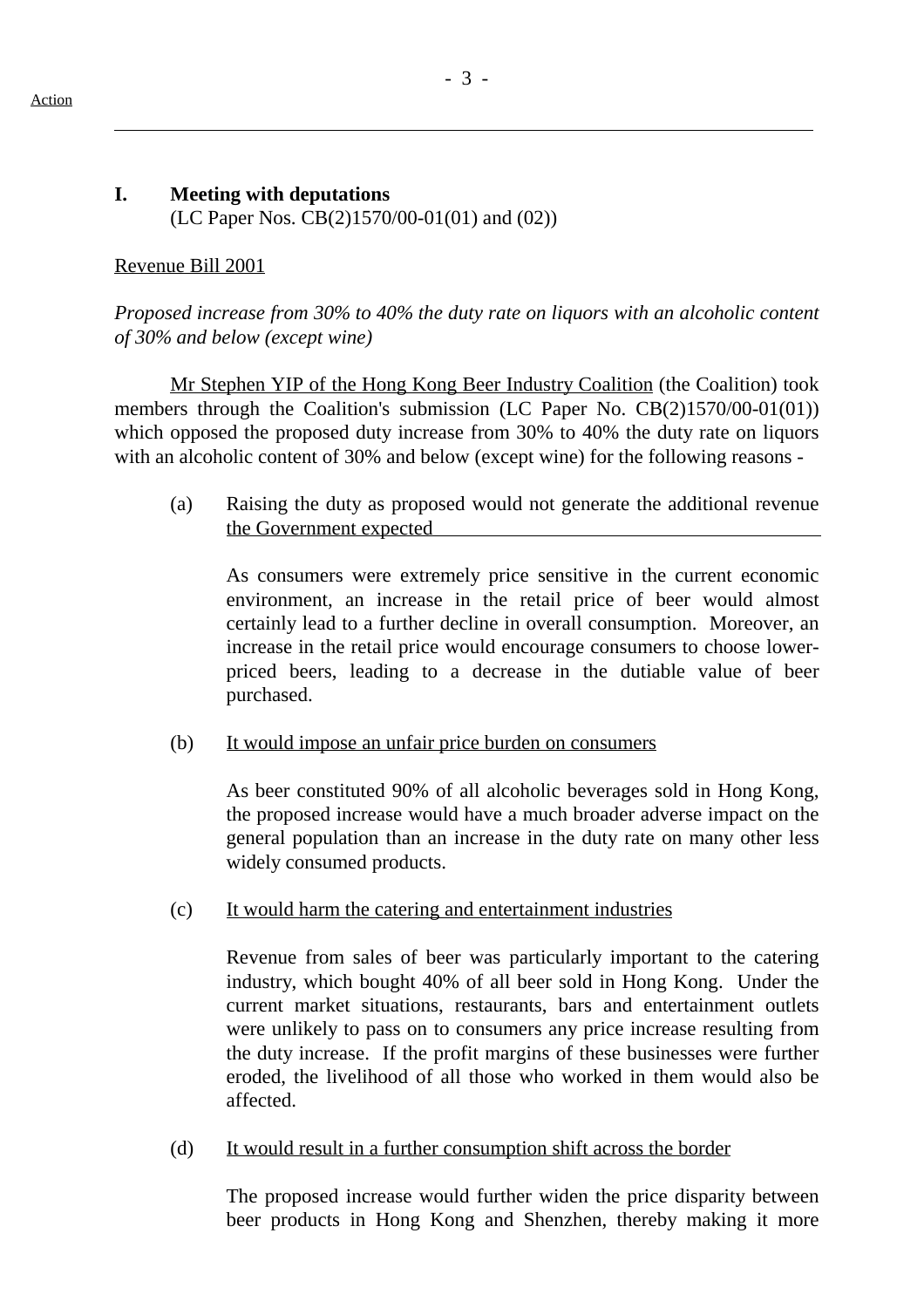attractive for consumers to go across the border for shopping, dining and drinking. This would not only harm the beer industry in Hong Kong, but also the restaurant, bar and entertainment industries which were already coping with a downturn in their business.

2. Representatives of the Karaoke Requirements Concern Group, Hong Kong Association of Bar & Pub Business and Hong Kong Catering Industry Association echoed concerns expressed by the Coalition in paragraph 1 above.

### Revenue (No.2) Bill 2001

### *Air Passenger Departure Tax (APDT)*

3. Mr Andrew TSE of the Helicopters Hong Kong Limited (HHKL) introduced the HHKL's submission (LC Paper No. CB(2)1570/00-01(02)) which opposed the proposal to levy APDT on helicopter passengers. Notably, HHKL was of the view that while the proposed \$30 increase represented only a small fraction of the overall cost of international travel for airline passengers, the impact on helicopter passengers would be much more significant. After deducting an existing passenger embarkation fee of \$18, there would be a net increase of \$62 in tax, representing 5% of their average fare, and potentially 10% of a planned discount fare. Moreover, whereas a tax applied uniformly on all international carriers did not penalise any single carrier, a 5% tax on helicopter travel would penalise the helicopter operator relative to its competitors in the price-sensitive Pearl River Delta, such as ferries and buses. As many alternative modes of transport were available, helicopter passengers were price-sensitive and value-conscious. For this reason, HHKL was very concerned that imposing APDT on helicopter passengers would stifle passenger growth.

4. Miss Clara LAU of HHKL supplemented that contrary to popular belief, helicopter service was not a service for the rich, but an efficient mode of public transportation for both leisure and business. In order to achieve a high load factor so as to keep the business floating, HHKL had not raised its ticket price in eight years despite the fact that the rent paid to the Government for the use of the Macau Ferry Terminal (MFT) Helipad had continued to rise over the past 10 years. Miss LAU pointed out that although the Government received rentals from the helicopter operators for the use of MFT Helipad over the past 10 years, it had never expended any funds to improve the facilities thereat. Miss LAU further said that the proposed levy of APDT on helicopter passengers would make it very difficult for helicopter operators to survive, given that they already had to make hefty rental payment to the Government for use of the MFT Helipad. To this end, HHKL urged the Administration to review its policy towards the development of the helicopter industry in Hong Kong and the rental charge for the use of the MFT Helipad.

### **II. Meeting with the Administration**

Revenue Bill 2001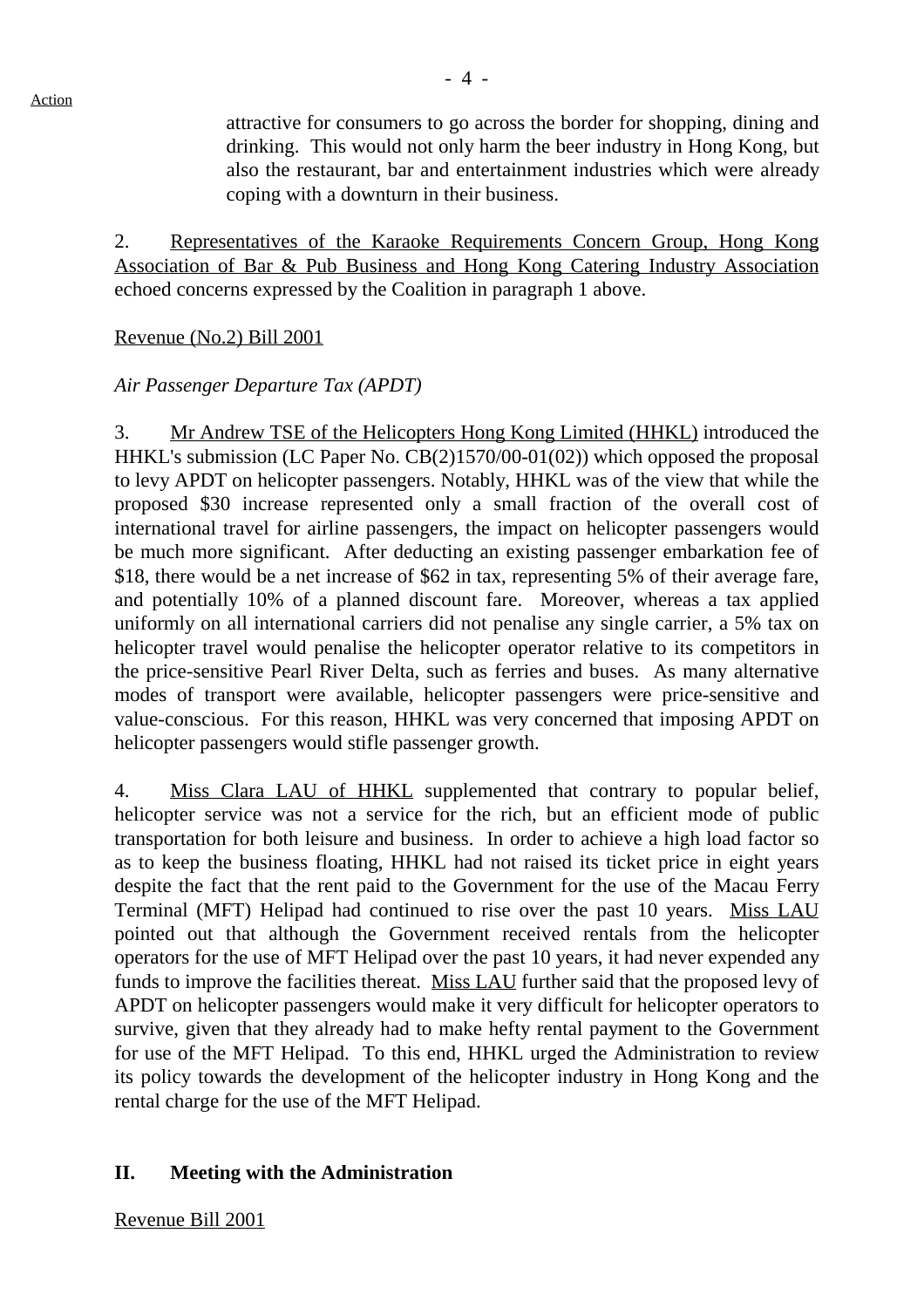Action

*Proposed increase from 30% to 40% the duty rate on liquors with an alcoholic content of 30% and below (except wine)*

5. Mr Tommy CHEUNG asked the Coalition how much of the proposed duty increase on beer would be passed on to the traders. Mr Vincent KELLY of the Coalition responded that it was very difficult to give a definite answer to the question, as there were over 500 different beer products in Hong Kong. He, however, was of the view that the increase to be passed on to the traders could range from 20 cents to 40 cents per can of beer. Mr CHEUNG further enquired whether the restaurants and bar and karaoke establishments would consider passing on the price increase on beer to the consumers. Representatives of the Karaoke Requirements Concern Group, Hong Kong Association of Bar & Pub Business and Hong Kong Catering Industry Association replied in the negative given that the economy had not yet fully recovered.

6. Deputy Secretary for the Treasury (DS for Tsy) responded that given the very modest increase, the Administration did not believe that that it would cause any significant adverse impact on the consumption of beer. For the more popular brands of beer, the proposal would practically only increase the duty amount per can of beer within a range from six cents to 26 cents. DS for Tsy further said that he would provide members with information comparing the proposed duty increase for different brands of beer with the changes in their corresponding retail prices based on a recent market survey.

Adm

Committee Stage amendments (CSAs) and the Administration's written response (LC Paper Nos. CB(2)1570/00-01(03) and (04))

7. Members noted the Administration's proposed CSAs to the Revenue Bill 2001 relating to the revenue proposal of increasing vehicle and driving licence fees which were technical in nature, and the Administration's response to members' enquiries raised at the last meeting held on 11 May 2001 regarding transport-related licence fees.

8. Referring to the survey results of parking meter utilisation in March 2001 set out in the second paper, Mr Andrew CHENG was of the view that there was no need to increase the parking meter charges to contain the utilisation of the metered parking spaces to below 85% as the average utilisation rate was only 78%. Assistant Commissioner for Transport responded that there was a need to increase parking meter charge as according to the utilisation survey conducted in March 2001, the utilisation rate during peak hours was 86%, and in some busy areas such as Yau Tsim Mong, Tsuen Wan and Yuen Long, the utilisation rate during peak hours ranged between 94% to 98%.

### Revenue (No.2) Bill 2001

*Air Passenger Departure Tax*

9. Responding to the concern expressed by HHKL about the proposal to extend